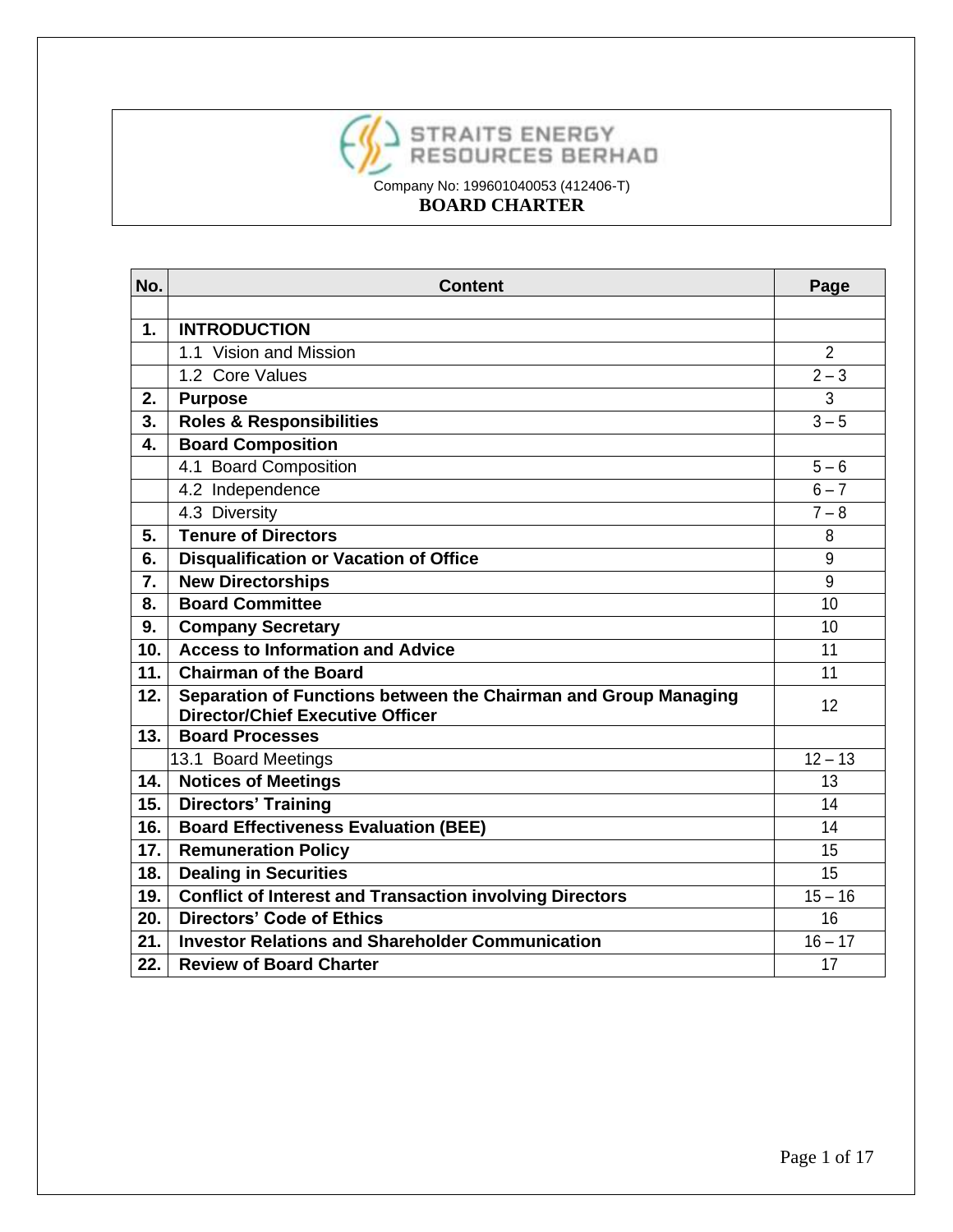

### **1. Introduction**

Straits Energy Resources Berhad ("Straits"), formerly known as Straits Inter Logistics Berhad is a public company incorporated under the Companies Act 1965 on 4 December 1996 Straits Inter Logistics Berhad changed its name and assumed its present name as Straits Energy Resources Berhad on 19 August 2021and is deemed registered under the Companies Act 2016.

Straits was listed on the ACE Market of Bursa Malaysia Securities Berhad on 1 June 2005.

1.1 Vision and Mission

The vision and mission of Straits are as follows:

a) Vision of Straits

To drive, to excel, and to participate in all industry-related businesses with passion, focus and professionalism.

b) Mission of Straits

Dedicated to deliver uncompromising products and services par excellence in every endeavour and task with the utmost integrity and full accountability.

#### 1.2 Core Values

a) Sustainability

Every action undertaken should be environmentally, economically and socially sustainable so as to ensure the continuity and preservation of Straits' Group of companies ("Group"), our integrated community, business partners and stakeholders.

b) Transparency

We strive to upkeep the levels of professionalism and the principles of transparency in all matters pertaining to our professional conduct and business activities.

c) Accountability

Our Group shall be accountable in every way towards our many endeavours in all aspects of our professional conduct in the marketplace especially towards the setting, executing and achieving our goals and objectives.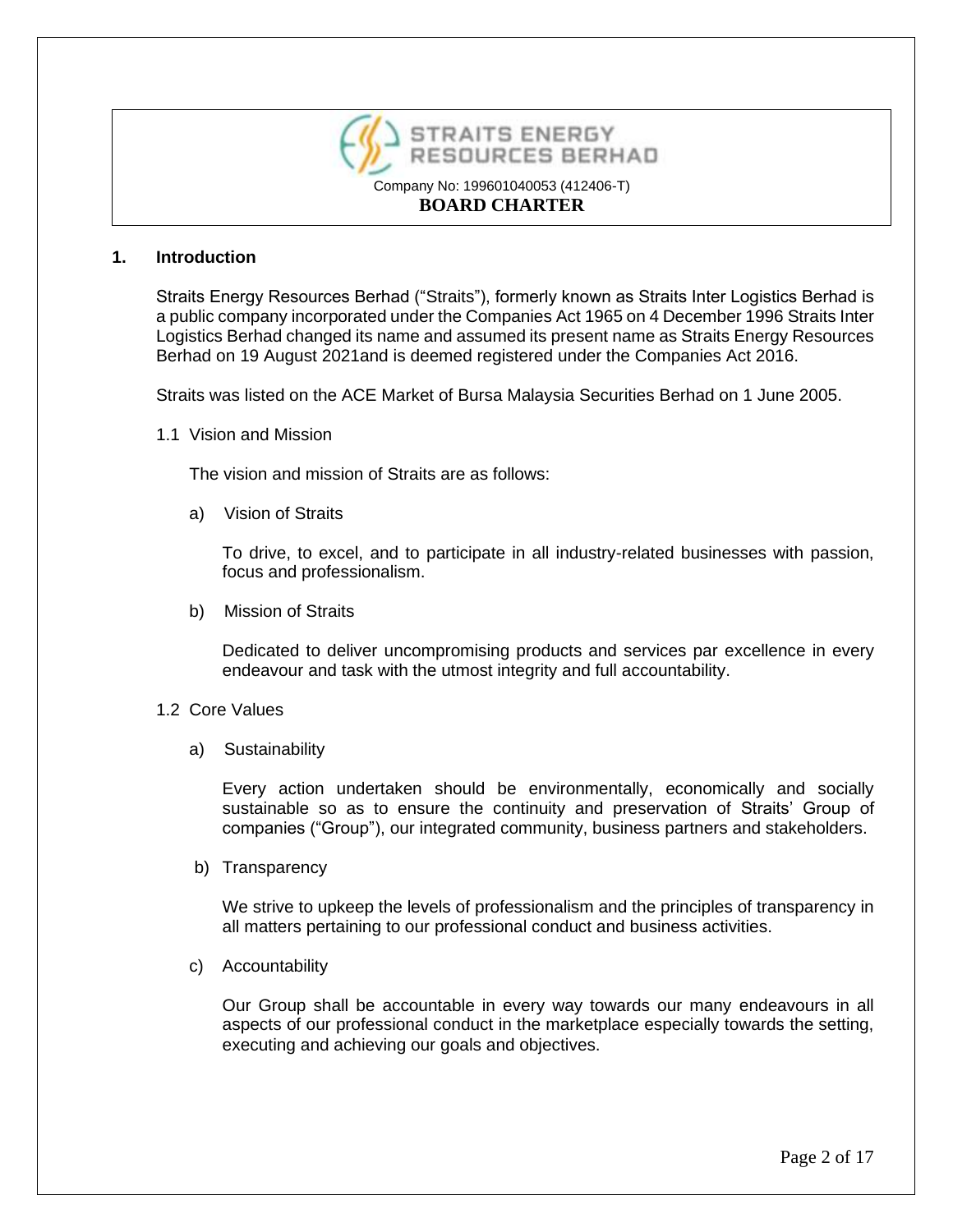

## **1. Introduction (Contd.)**

- 1.2 Core Values (Contd.)
	- d) Responsiveness

Upon the trust granted to us by our stakeholders, shareholders, clients, customers and colleagues, we strive to uphold the practice of responding and reacting in a timely and prompt manner in every endeavours we undertake.

### **2. Purpose**

The Board of Directors ("the Board") of Straits recognises the importance of practising good corporate governance throughout the Group as a fundamental part of discharging its responsibilities to protect and enhance shareholders' value and the financial performance of the Company and is fully committed to ensuring that the Group practices the highest standard of corporate governance and transparency in line with the Malaysian Code on Corporate Governance 2017 ("Code").

The Board has primary responsibility for the corporate governance and management of the Group, and has fiduciary duties and responsibility towards its financial and organisational health.

This Board Charter serves as a source reference and primary induction literature, providing insights to existing and prospective board members to assist the Board in the performance of their fiduciary duties as directors of the Company.

The objective of this Board Charter is to ensure that all Board members acting on behalf of the Company are aware of their legal and fiduciary duties and responsibilities as Directors.

This Board Charter shall constitute, and form, an integral part of each Director's duties and responsibilities.

### **3. Roles & Responsibilities**

In line with the Guidance Note 1.1 of the Code, the Board of Directors has the following responsibilities:

- a) Promote good corporate governance culture within the Company which reinforces ethical, prudent and professional behaviour;
- b) Review, challenge and decide on management's proposals for the Company and monitor its implementation by management;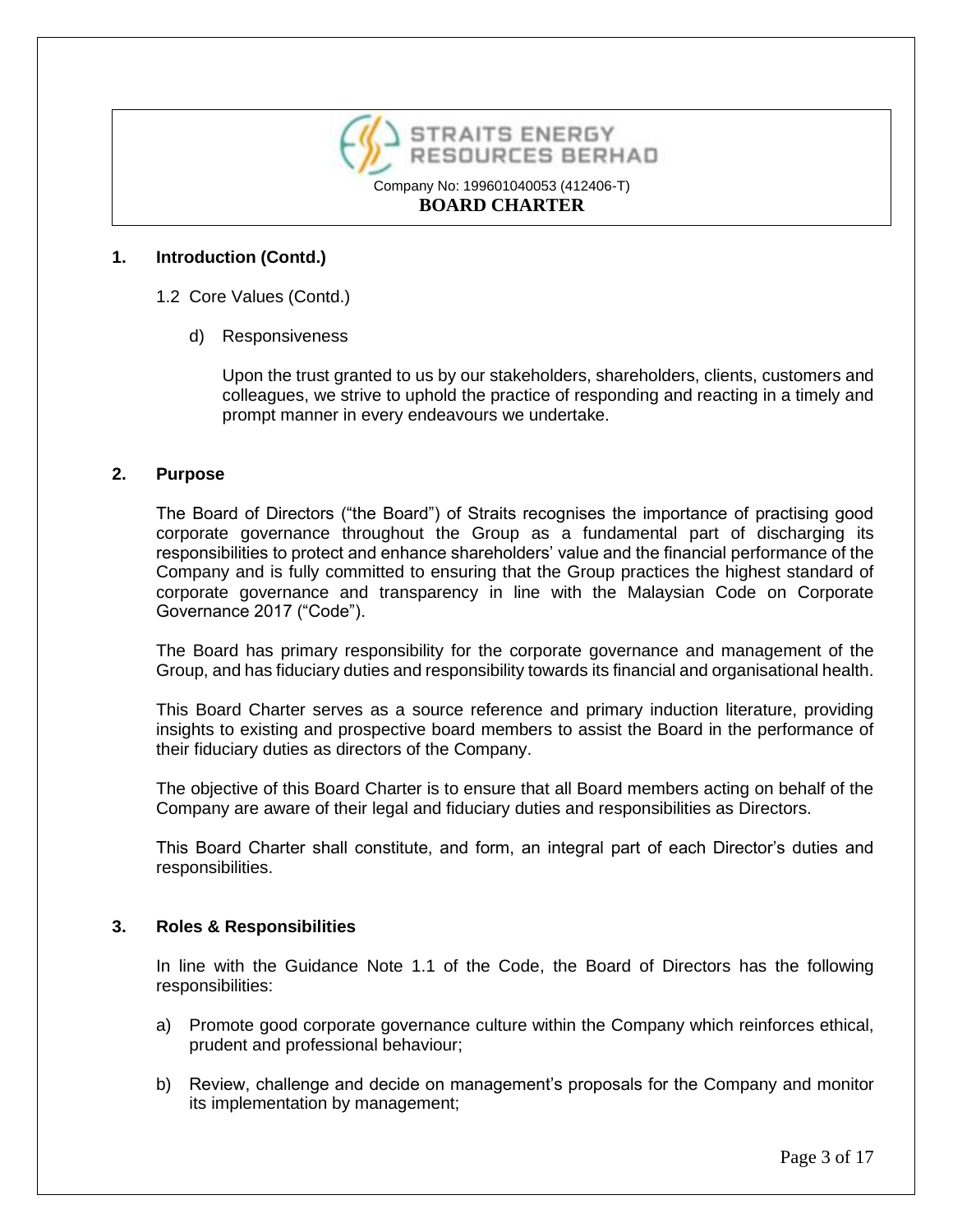

## **3. Roles & Responsibilities (Contd.)**

- c) Establishing and reviewing the strategic direction of the Company;
- d) Ensure that the strategic plan of the Company supports long-term value creation and includes strategies on economic, environmental and social considerations underpinning sustainability;
- e) Supervise and assess management performance to determine whether the business is being properly managed;
- f) Ensure the integrity of the Company's financial and non-financial reporting;
- g) Review and approve the Audit Committee Report and Statement of Risk Management and Internal Control for the Annual Report;
- h) Ensure there is a sound framework for internal controls and risk management;
- i) Approve the appointment of external auditors and their related audit fees;
- j) Approve the nomination, selection, succession policies, and remuneration packages for the Board members, Board Committee members, Nominee Directors on the functional Boards of the subsidiaries and the Principal Officers (CEO, CFO, COO) of the Group and the annual manpower budget for the Group;
- k) Review and approve the Financial Statements encompassing annual audited accounts and quarterly reports, dividend policy, credit facilities from financial institutions and guarantees;
- l) Review and approve policies of the Company including Delegation of Authority Limit ("DAL");
- m) Review and approve new ventures;
- n) Review and approve material acquisitions and disposals of undertakings and properties;
- o) Review and approve changes to the management and control structure within the Company and its subsidiaries;
- p) Review and approve the capital expenditure, purchase of fixed assets, operating expenditure, variation order and any other matters in accordance with the DAL;
- q) Understand the principal risks of the Company's business and recognize business decisions involve risks;

Page 4 of 17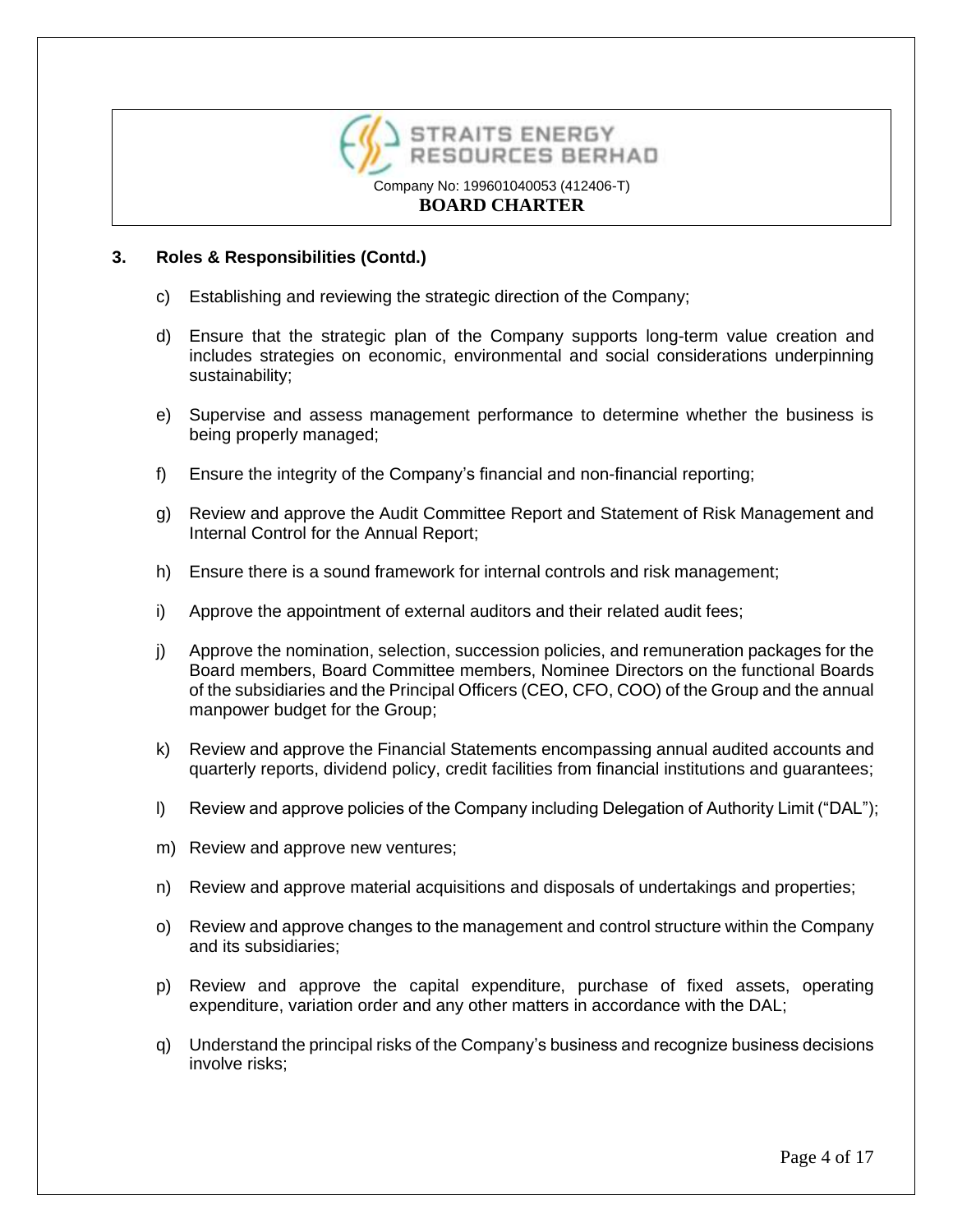

## **3. Roles & Responsibilities (Contd.)**

- r) Set the risk appetite and establish a sound framework to manage risks, including corruption risk;
- s) Ensure that senior management has the necessary skills and experience and there are measures in place to provide for the orderly succession of Board and senior management;
- t) Ensure that the Company has procedures in place to enable effective communication with stakeholders;
- u) Any matter for which Board approval is required by law as specified in the ACE Market Listing Requirements of Bursa Malaysia Security Berhad ("ACE LR"), the Companies Act 2016, the Malaysian Code on Corporate Governance, Malaysian Anti-Corruption Commission Act 2009 (Act 694) and any other relevant laws and legislation;
- v) The Group's general stance and policy on corruption and anti-corruption in relation to its business activities; and
- w) The Group's anti-corruption compliances and the monitoring of anti-compliance initiatives throughout the Group.

### **4. Board Composition**

- 4.1 Board Composition
	- a) The number of Directors shall be not less than two (2) but not more than twelve (12) as set out in the Company's Articles of Association.
	- b) In accordance with the ACE LR, the Company must ensure that at least two (2) Directors or one-third (1/3) of the Board of the Company, whichever is the higher, are independent directors. If the number of the Company is not three (3) or a multiple of three (3), then the number nearest one-third (1/3) must be used.
	- c) In the event of any vacancy in the Board, resulting in non-compliance with the ACE LR, the Company must fill the vacancy within three (3) months.
	- d) All newly appointed directors shall retire and be re-elected by the shareholders at the next Annual General Meeting ("AGM") of the Company and shall then eligible for reelection.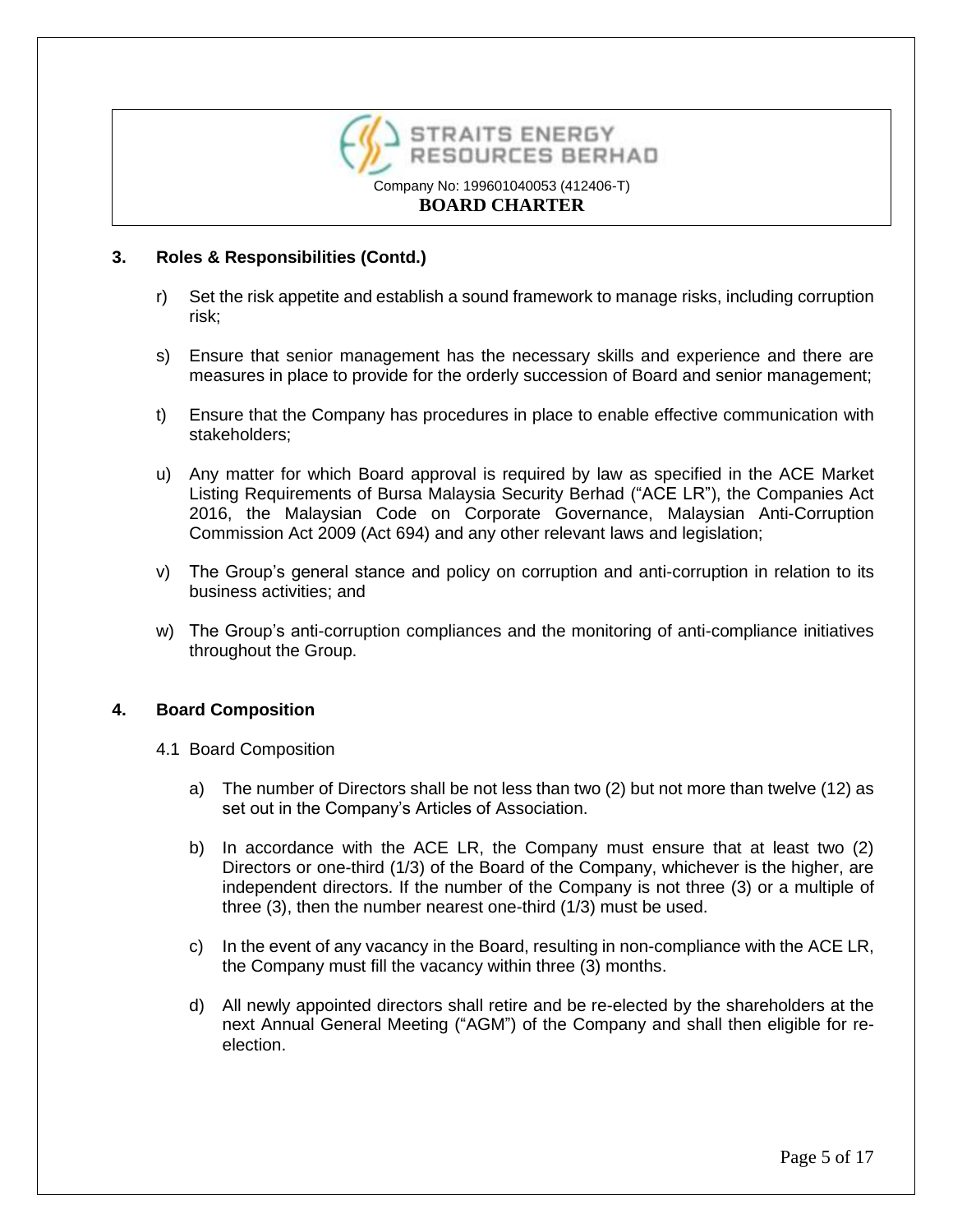

## **4. Board Composition (Contd.)**

- 4.1 Board Composition (Contd.)
	- e) The Board through the NRC shall review the size and composition of the Board and Board Committees which include the skill sets, experience and functional knowledge of its members on a periodic basis to ensure an appropriate balance of skills, experience and diversity.
	- f) Only Executive Directors will be engaged on service contracts.

### 4.2 Independence

a) An Independent Director means a director who is independent of management and free from any business or other relationship which could interfere with the exercise of independent judgement or the ability to act in the best interests of the Company.

Without limiting the generality of the foregoing, an Independent Director is one who:

- i. Is not an executive director of Straits or any related corporation of Straits;
- ii. Has not been within the last 2 years and is not an officer (except as a non-executive director) of Straits Group. For this purpose, "officer" has the meaning given in section 2 of the Companies Act 2016 ("Co Act");
- iii. Is not a major shareholder of Straits Group;
- iv. Is not a family member of any executive director, officer or major shareholder of Straits Group;
- v. Is not acting as a nominee or representative of any executive director or major shareholder of Straits Group;
- vi. Has not been engaged as an adviser by Straits Group under such circumstances as prescribed by Bursa Securities or is not presently a partner, Director (except as an Independent Director) or major shareholder, as the case may be, of a firm or corporation which provides professional advisory services to Straits Group as prescribed by Bursa Securities; and
- vii. Has not engaged in any transaction with Straits Group under such circumstances as prescribed by Bursa Securities or is not presently a partner, Director or major shareholder, as the case may be, of a firm or corporation (other than subsidiaries of the applicant or listed issuer) which has engaged in any transaction with Straits under such circumstances as prescribed by Bursa Securities.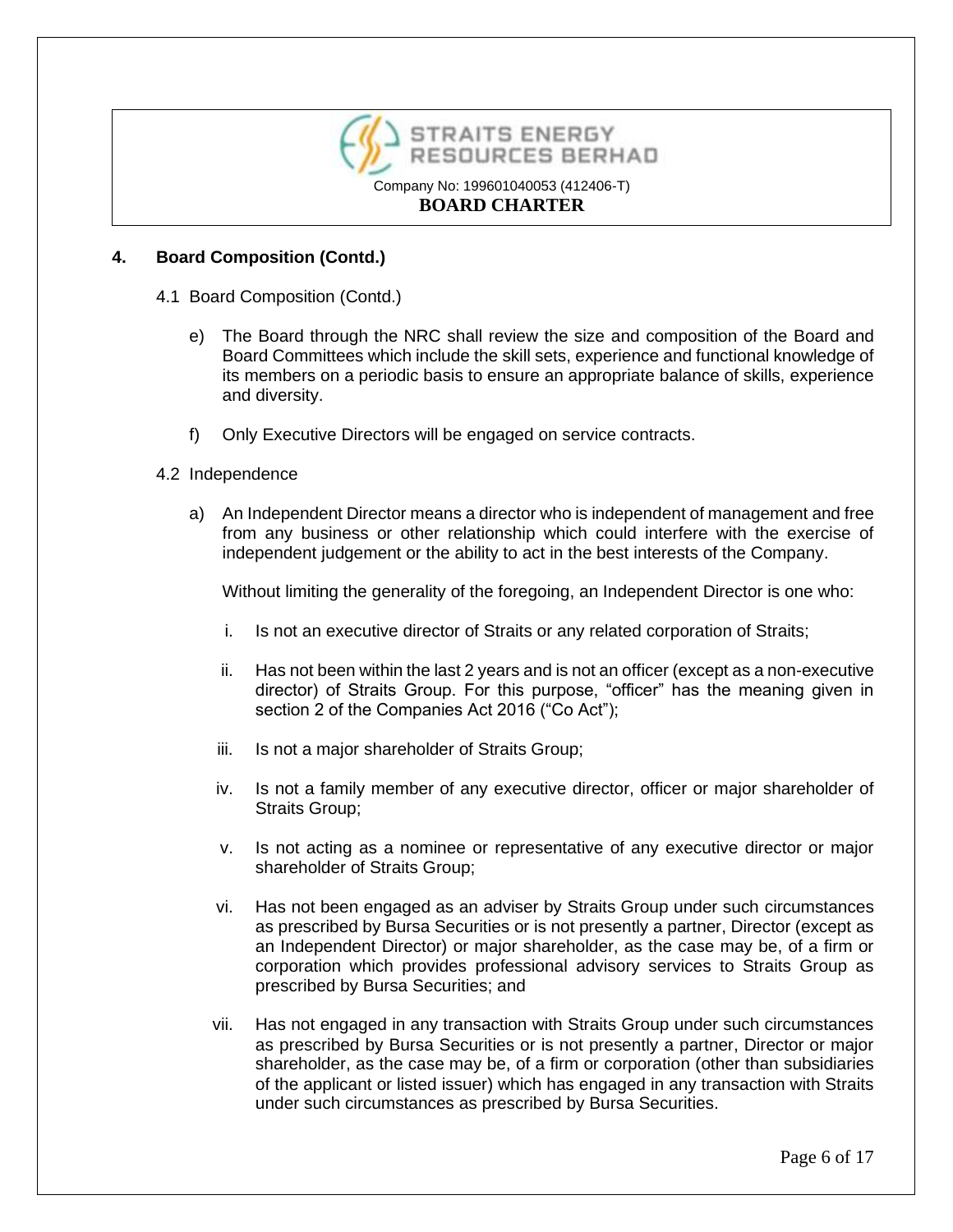

## **4. Board Composition (Contd.)**

### 4.2. Independence (Contd.)

- b) The Independent Non-Executive Directors are persons of calibre and credibility with the ability to exercise independent judgment in the Board without fear or favour. Their role is to ensure that any decision of the Board is deliberated fully and objectively with regards to the long term interests of all stakeholders.
- c) The Independent Directors are essential in providing unbiased and independent opinion, advice and judgement thus play a key role in corporate accountability. All Independent Directors act independently of Management and are not involved in any other relationship with the Group that may impair their independent judgement and decisionmaking.
- d) The views of the Independent Directors should carry significant weight in the Board's decision-making process.

### 4.3 Diversity

The Board is committed to maintain an environment of respect for people regardless of their gender and ethnicity in all business dealings and achieve a workplace environment free of harassment and discrimination on the basis of gender, physical or mental state, ethnicity, nationality, religion, age or family status.

The same principle is applied to the selection of potential candidates for appointment to the Board.

The strategic intent of the Company's Boardroom Diversity is to attract, retain and develop team of skilled people who are increasingly engaged towards the delivery of the Company's strategies. This revolves around the following initiatives:

- a) Identifying and balancing the different skills and industry experiences, backgrounds and gender of Directors;
- b) Retaining Directors based on merit, in the context of skills, time commitment and experiences; and
- c) Providing a safe and healthy environment for the views of Board members to be heard, their concerns attended to and where, bias, discrimination and harassment on any matter are not tolerated.

The Board maintains the pursuit of its target to have women representative in its Board.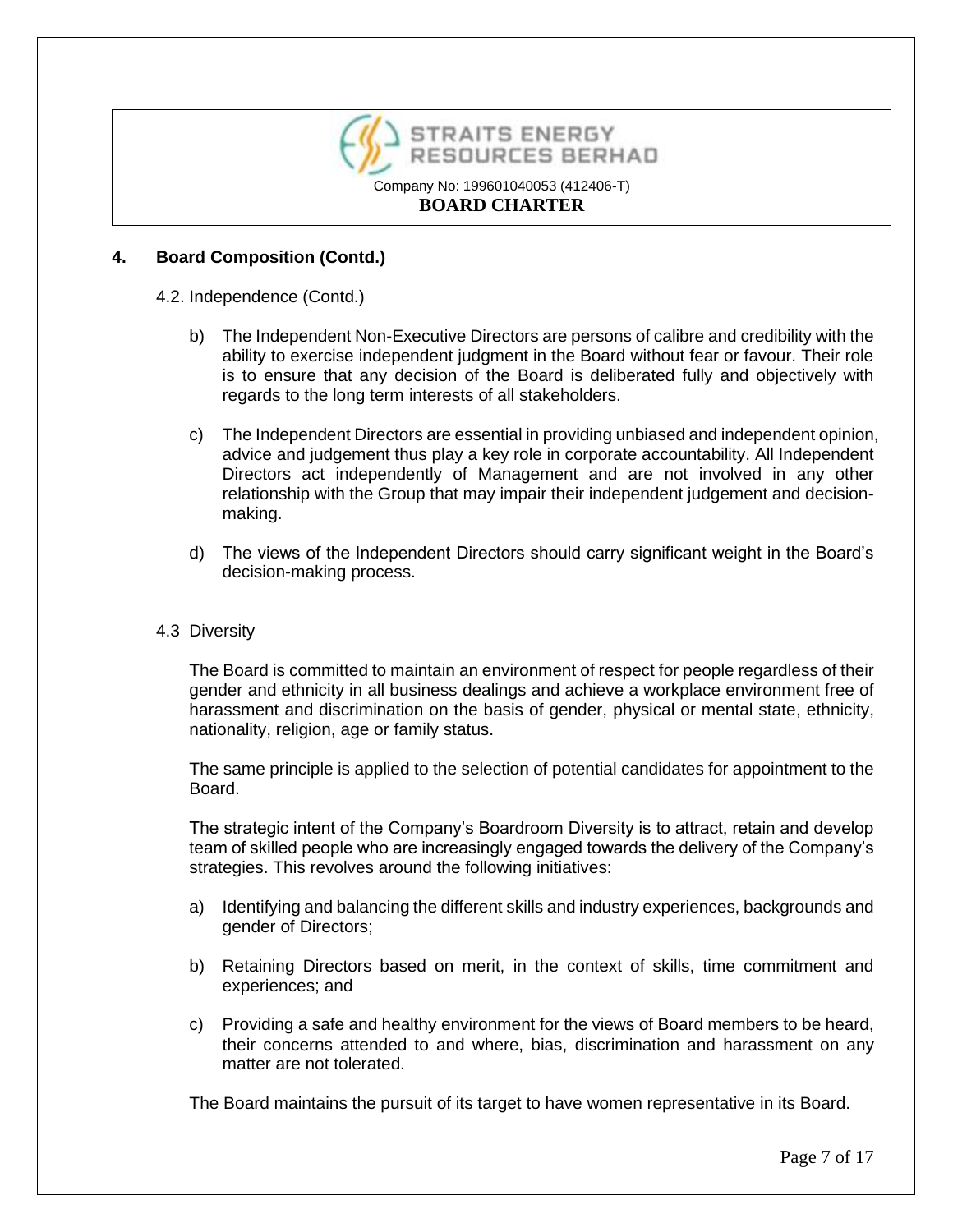

## **5. Tenure of Directors**

- a) Pursuant to the Company's Articles of Association, one-third (1/3) of the Directors for the time being, or, if their number is not a multiple of three, the number nearest to one-third (1/3) with minimum of one (1), shall retire from office, and an election of directors shall take place at each AGM of the Company. Each director shall retire once in every three (3) years but shall be eligible for re-election.
- b) The Directors to retire in every year shall be those who have been longest in office since their last election, but as between persons who became Directors on the same day those to retire (unless they otherwise agree among themselves) be determined by lot.
- c) Any Director appointed by the Board during the financial year shall hold office only until the next AGM of the Company and shall then be eligible for re-election, but shall not be taken into account in determining the number of directors who are to retire by rotation at such meeting.
- d) The tenure of an Independent Director should not exceed a cumulative term of nine (9) years. Upon completion of nine (9) years, an independent director may continue to serve on the Board subject to the Directors' re-designation as a Non-Independent Director. For the Board to justify and seek shareholders' approval for retaining a person who has served in that capacity for more than nine (9) years, as an Independent Director, the Board must conduct a rigorous review to determine whether the Director is independent in character and judgment, taking into account the need for progressive refreshing of the Board.
- e) The Independence of each Director is reviewed at least annually and individual Directors do not participate in assessing their own independence.

## **6. Disqualification or Vacation of Office**

- a) The office of Directors shall become vacant if the Director:
	- i. He becomes bankrupt or makes any arrangement or composition with his creditors during his term of office;
	- ii. He is found to be insane or becomes of unsound mind or becomes a person whose person or estate is liable to be dealt with in any way under the law relating to mental disorder during his term of office;
	- iii. He becomes prohibited by law from acting as a Director;
	- iv. He is convicted of any seizable offence;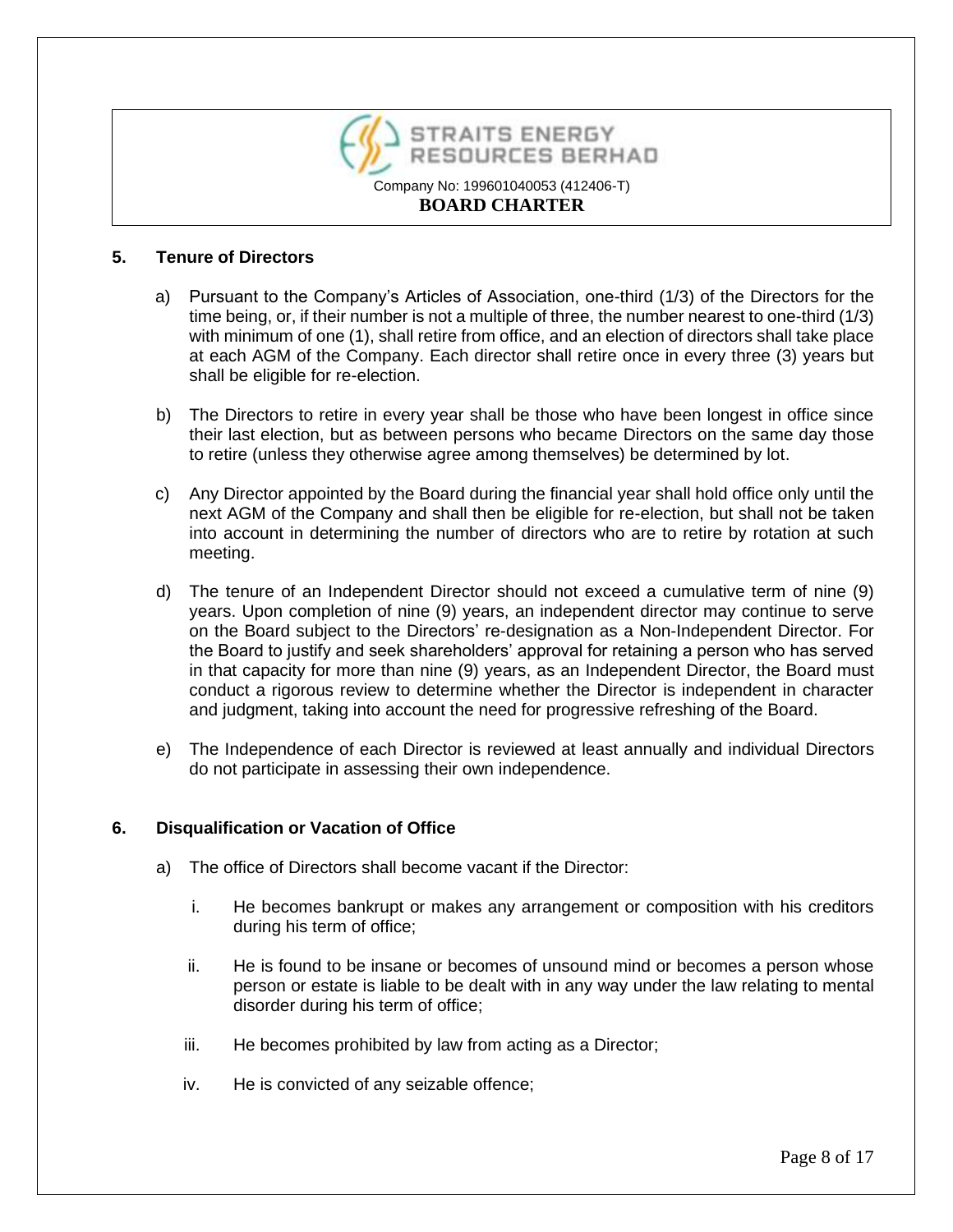

# **6. Disqualification or Vacation of Office (Contd.)**

- v. He resigns from office by notice in writing given to the Company;
- vi. He is removed from office by resolution of the Company in general meeting of which special notice has been given;
- vii. He is absent from Board meetings for a period of more than six (6) months without special leave of absence from the other Directors and such Directors have passed a resolution that he has by reason of such absence vacated his office; or
- viii. Dies.
- b) The office of a Director will become vacant if the Director is absent from more than 50% of the total Board's meetings held during a financial year.

## **7. New Directorships**

- a) All Board members shall notify the Chairman of the Board before accepting any new directorship. The notification shall include an indication of time that will be spent on the new appointment.
- b) The Chairman shall also notify the Board if he has any new directorship or significant commitments outside the Company.
- c) As prescribed under the ACE LR, each Board member must not hold directorships at more than five (5) public listed companies.

## **8. Board Committee**

- a) As part of its efforts to ensure the effective discharge of its duties, the Board has delegated certain functions to certain Committees with each operating within its clearly defined terms of reference.
- b) The Board has established the following Committees to assist the Board in the execution of its duties:
	- i. Audit Committee;
	- ii. Nomination & Remuneration Committee; and
	- iii. Board Risk & Compliance Committee.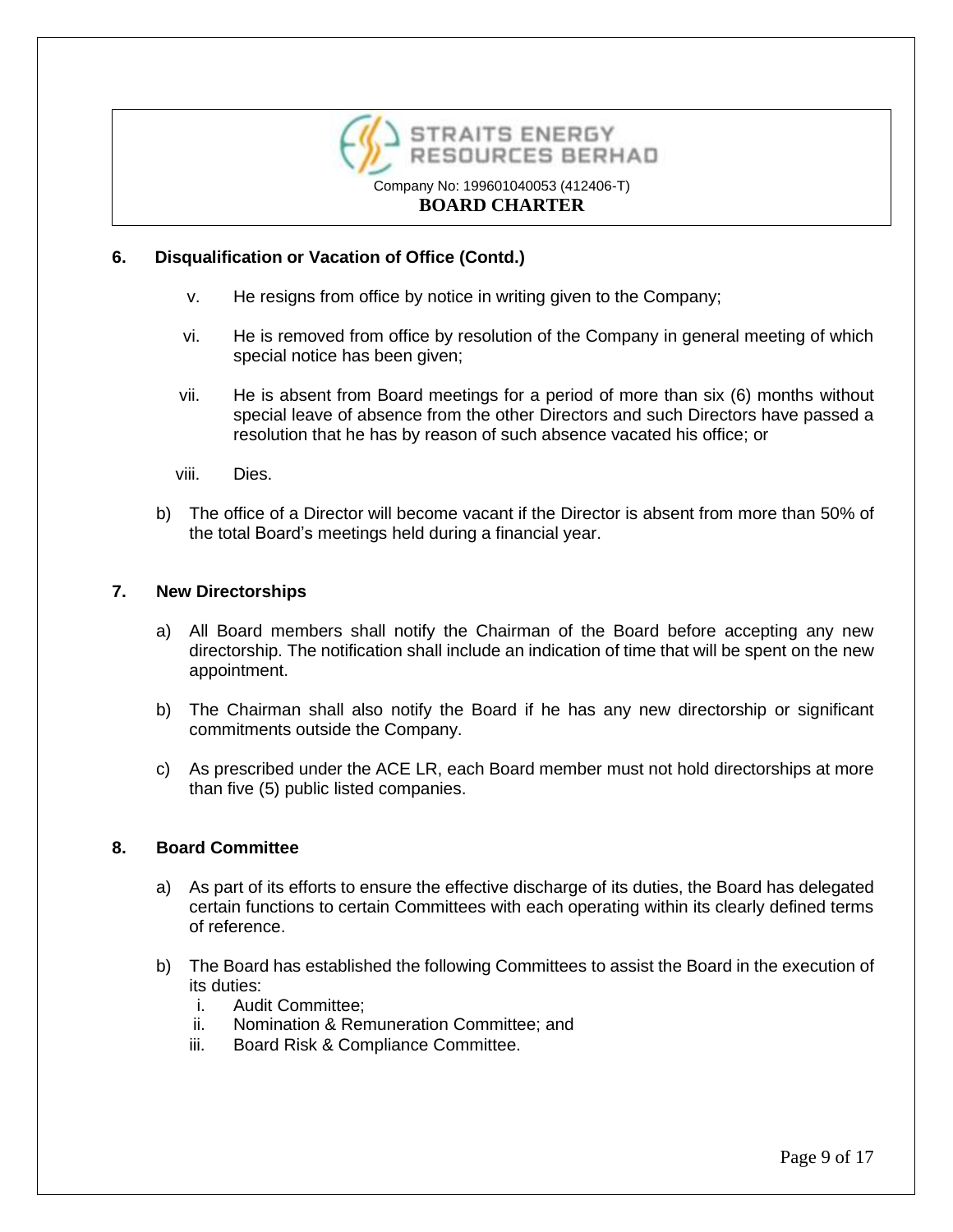

## **8. Board Committee (Contd.)**

- c) The roles and responsibilities of Audit Committee, Nomination & Remuneration Committee and Board Risk & Compliance Committee are set out in the terms and reference of each Committee.
- d) The Chairman of the relevant Board Committees will report to the Board on the key issues deliberated by the Board Committees at the Board meetings.

## **9. Company Secretary**

The Board appoints the Company Secretary, who plays an important advisory role and ensures that the Company Secretary fulfils the functions for which he/she has been appointed.

The Company Secretary is accountable to the Board through the Chairman of the Board and Committees on all governance matters.

The Company Secretary will update the Board on new statutory and regulatory requirements and the resultant implications to the Company and Directors in relation to their duties and responsibilities.

They are also responsible for ensuring the Group's compliance with the relevant statutory and regulatory requirements.

The Company Secretary to advise Directors of their obligations to adhere to matters relating to:

- a) Disclosure of interest in securities;
- b) Disclosure of any conflict of interest in a transaction involving the Company; and
- c) Prohibition on dealing in securities restrictions on disclosure of price-sensitive information.

The Board members have unlimited access to the professional advice and services of the Company Secretary.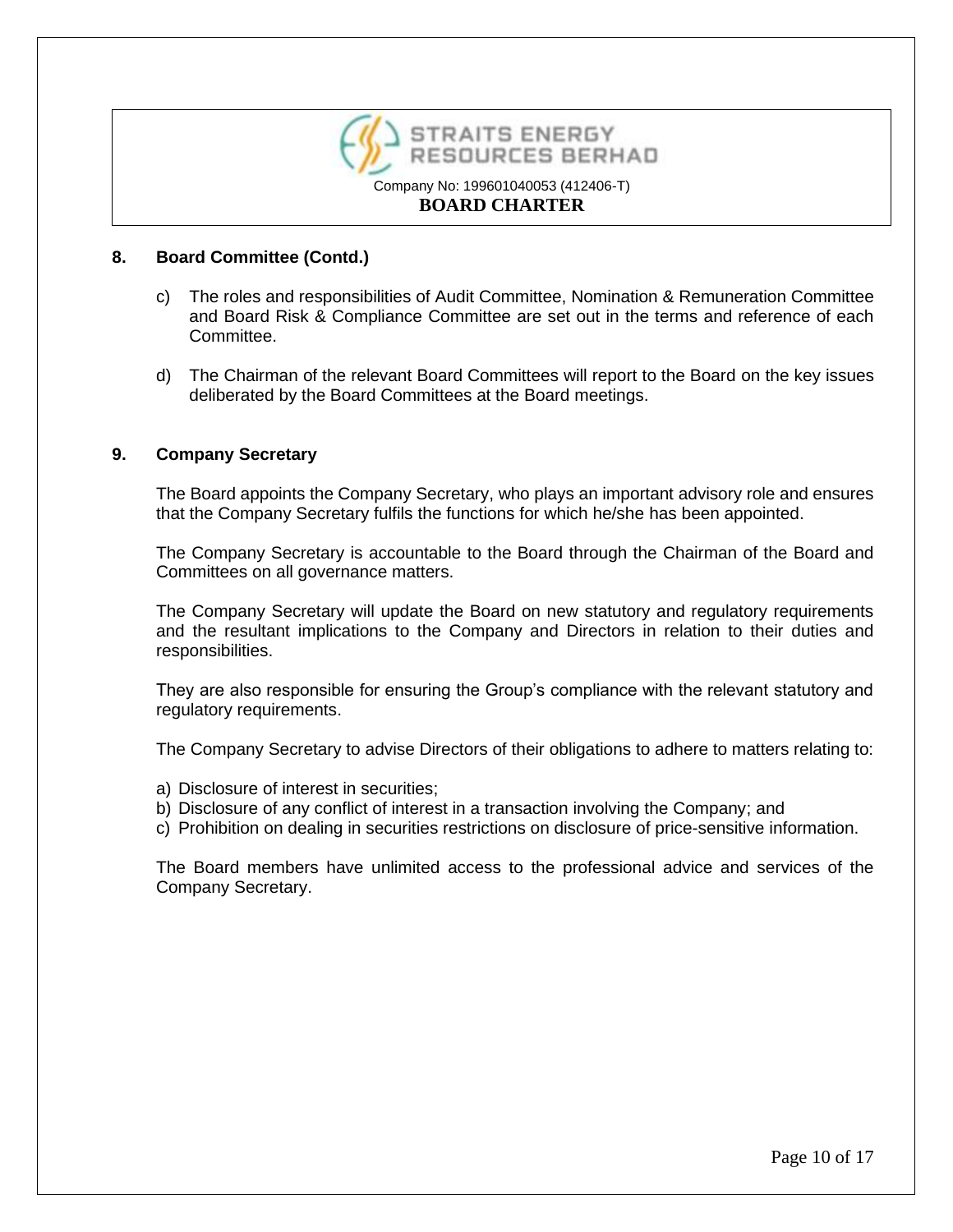

### **10. Access to Information and Advice**

In ensuring the effectiveness of the functions of the Board, all Directors have individual and independent access to the advice and support services of the Company Secretaries and External Auditors and may seek advice from the Management on issues under their respective purview and compliance with statutory obligations, Bursa Securities Listing Requirements for ACE Market or other regulatory requirements.

The Board is provided with comprehensive board papers on a timely manner prior to board meetings. This is to ensure and enable the members of the Board to discharge their duties and responsibilities competently in a well-informed manner.

### **11. Chairman of the Board**

- a) The Chairman leads the Board with a keen focus on governance and compliance. His roles/responsibilities include, inter alia:
	- i. To provide leadership of the Board;
	- ii. To oversee the Board in discharging its fiduciary duties effectively;
	- iii. To promote constructive and respectful relations among Board members and between the Board and Management ;
	- iv. To set the Board agenda and ensure the Board members receive complete and accurate information in a timely manner;
	- v. To lead and ensure efficient and effective conduct of Board's meetings;
	- vi. To ensure that all Directors are properly briefed on issues arising at Board meetings;
	- vii. To schedule regular and effective evaluations of the Board's performance;
	- viii. To commit time necessary to discharge effectively his role as Chairman;
	- ix. To encourage active participation and allow dissenting views to be freely expressed; and
	- x. To facilitate effective communication between the Board and stakeholders.
- b) The Chairman ensures that every Board resolution is put to vote to ensure the will of the majority prevails.
- c) The Chairman ensures that Executive Directors look beyond their executive functions and accept their full share of responsibilities on governance.
- d) In the case of an equality of votes, whether on a show of hands or on a poll, the Chairman of the meeting at which the show of hands takes place or at which the poll is demanded, shall be entitled to a second or casting vote.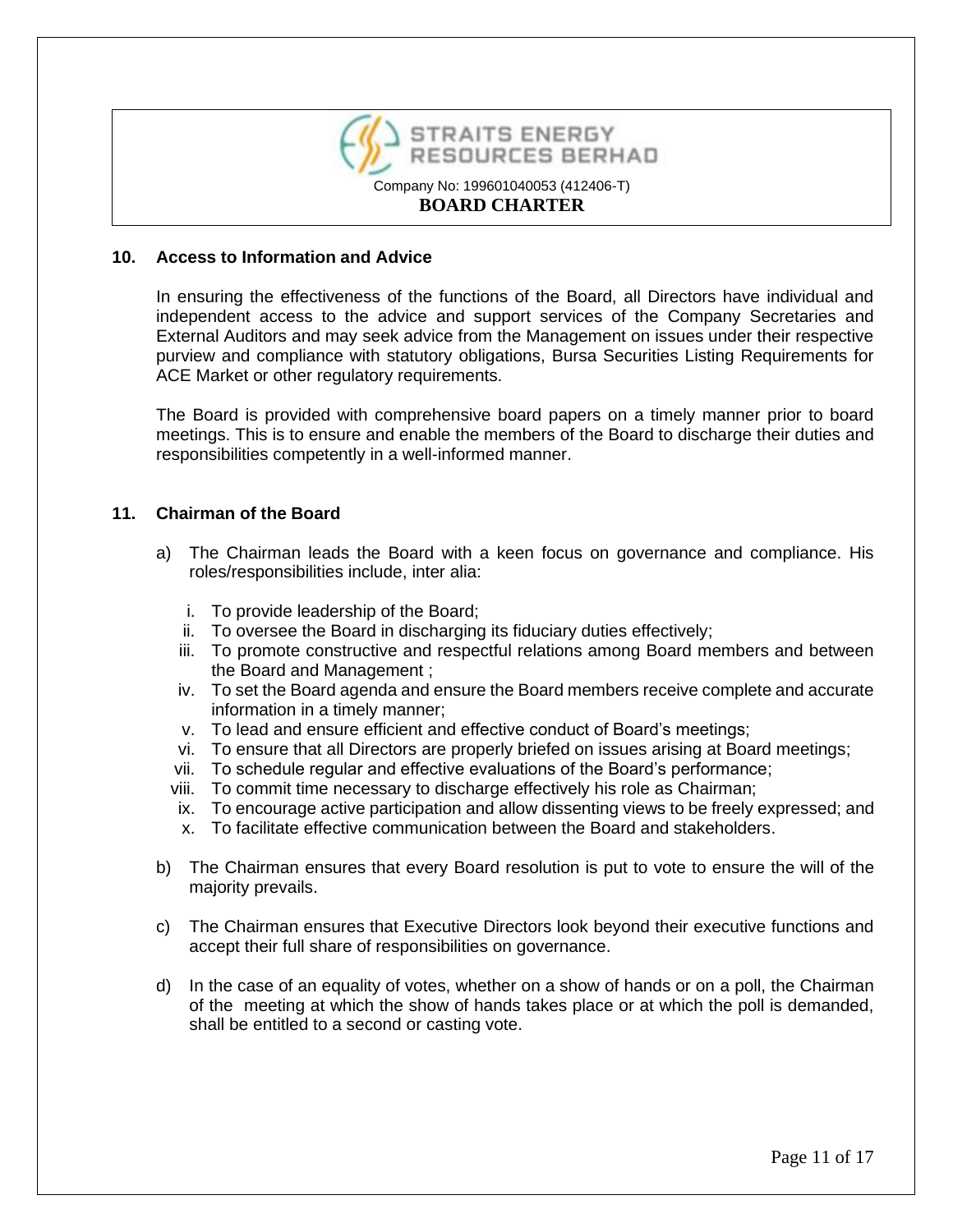

## **12. Separation of Functions between the Chairman and Group Managing Director/Chief Executive Officer ("CEO")**

- a) The Company aims to ensure a balance of power and authority between the Chairman and the Managing Director ("MD")/CEO with a clear division of responsibility between the running of the Board and the Company's business respectively. The positions of Chairman (i.e. Non-Executive Chairman) and MD are separated and clearly defined.
- b) The MD is accountable for the operation and strategic development of the Group and refer any matters required to be referred to the Board in accordance with the Delegation of DAL.
- c) The Board delegates authority and vests accountability for the Group's day to day operations with a Management team led by the MD. The Management's function is conducted by, or under the supervision of the MD.
- d) The MD is expected to keep the Board informed on all matters which may materially affect the Company and its business. Where possible, the MD shall invite relevant key management personnel from time to time to attend the Board Meeting to brief the Board on management issues under their purview.
- e) The MD is responsible for the day-to-day management of the business and operations of the Group with respect to its operational functions.
- f) The MD implements the policies, strategies and decisions approved by the Board.
- g) All Board authorities conferred on the Management is delegated through the MD and this will be considered as the MD's authority and accountability as far as the Board is concerned.

### **13. Board Processes**

- 13.1 Board Meetings
	- a) The Board shall meet at least four (4) times in a financial year, although additional meetings may be called at any time at the Chairman's discretion.
	- b) The quorum of Board meeting is two (2) members present in person.
	- c) Proceedings of all meetings are minuted and signed by the Chairman of the meeting. Minutes of all Board meetings are circulated to the directors and approved by the Board at the subsequent meeting.
	- d) Actions on all matters arising from any meeting are reported in the following meeting.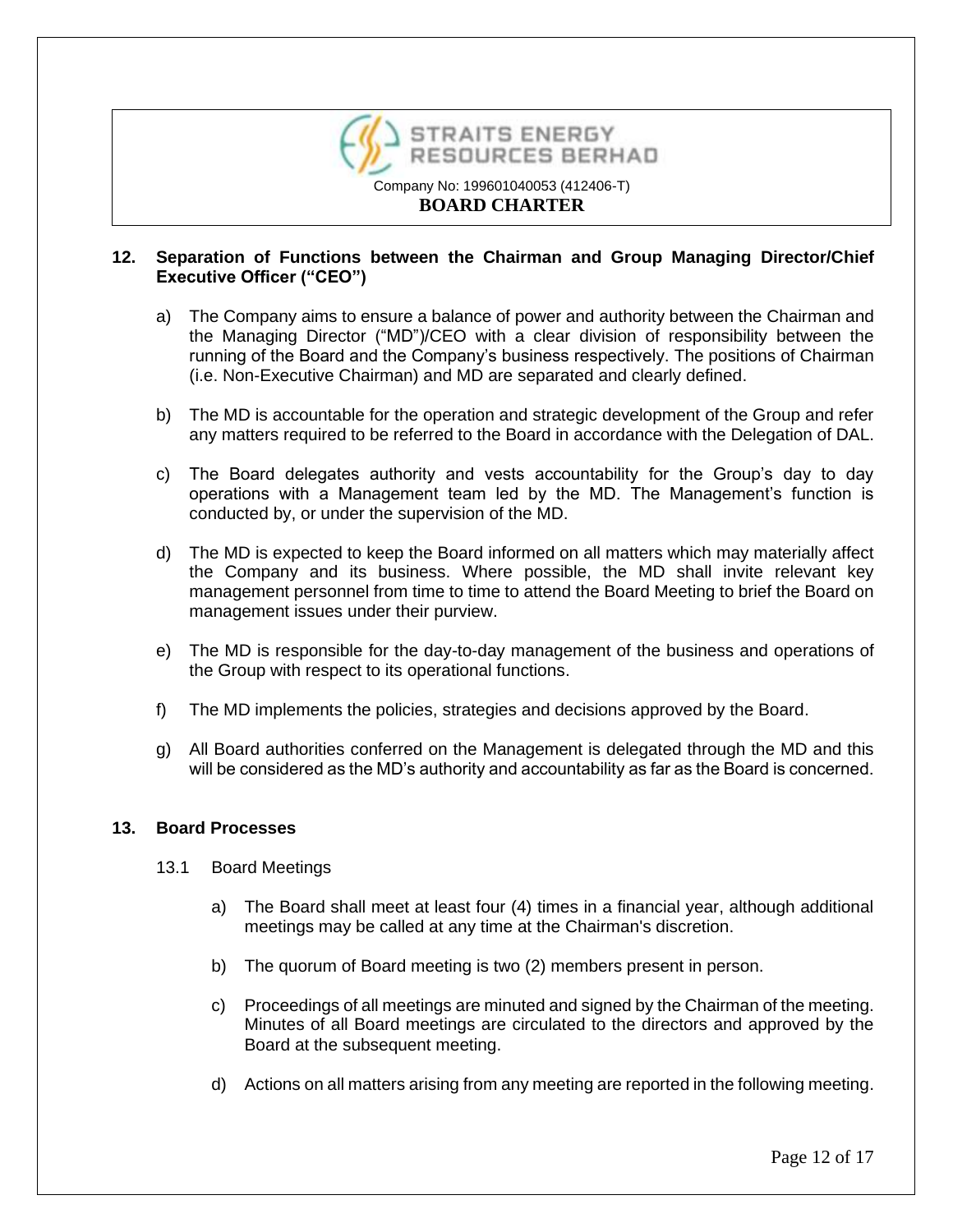

## **13. Board Processes (Contd.)**

- 13.1 Board Meetings (Contd.)
	- e) The Board may invite external parties such as auditors (both internal and/or external auditors), solicitors or consultants as and when the need arises. Such invited parties may attend part or all of the Board Meeting at the discretion of the Board.
	- f) Any Director who has a direct or deemed interest in the subject matter to be deliberated shall abstain from such deliberation and voting on the same during the meeting.
	- g) In the event the elected Chairman is not able to attend a meeting, a member of the Board shall be nominated as Chairman for the meeting.
	- h) The Board meeting may be held and conducted via tele-conference. A person so participating shall be deemed to be present in person at the meeting and shall be entitled to vote and be counted in a quorum accordingly.
	- i) A resolution in writing (which may consist of several documents in like form) which has been circulated to all Members of the Board and which is signed by majority of the Directors indicating that they are in favour of the resolution shall be as valid and effectual as if it has been passed at a meeting of the Board duly convened and held and in the case where the total number of Board Members is two (2), it has been signed by both in favour of such resolution. These documents can be signed in counterparts (including by way of fax or electronic signatures) and it shall be valid and effectual as if it has been signed by all present in the same place, time and date.

### **14. Notices of Meetings**

- a) Unless otherwise agreed, notice of each meeting confirming the venue, time and date, together with an agenda of items to be discussed, shall be forwarded to each member at least five (5) days before the date of the meeting.
- b) As a best practice and allow ample time for directors to study and evaluate the matters to be discussed and subsequently make effective decisions, the Board paper and agenda items shall be circulated at least three (3) days prior to the meeting.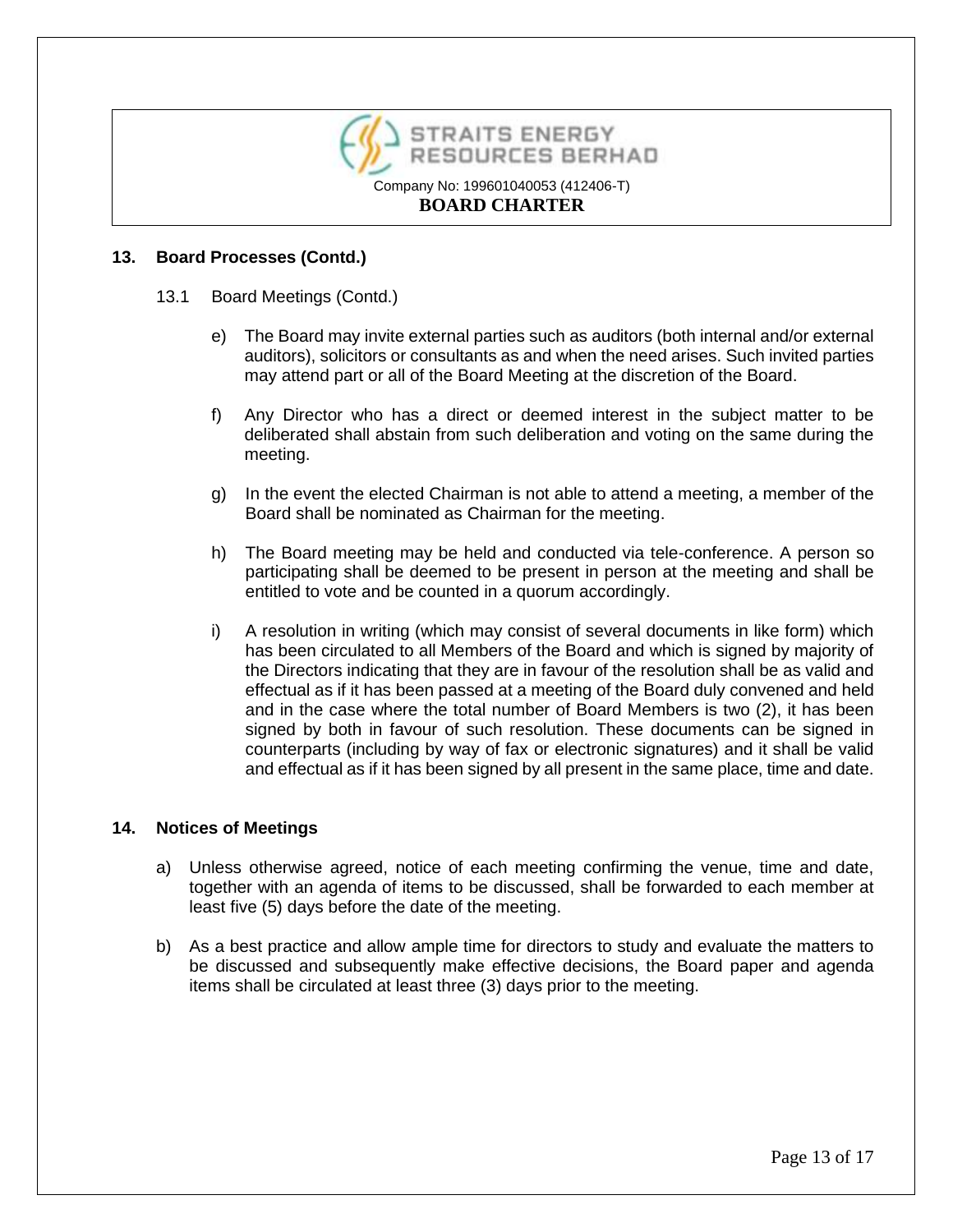

### **15. Directors' Training**

- a) The Directors shall be regularly updated by the Company Secretary, the External Auditors or the Internal Auditors on new statutory, corporate and regulatory developments relating to Directors' duties and responsibilities or the discharge of their duties as Directors of the Company.
- b) The Board should on continuing basis evaluate and determine the training needs of each Director, particularly on relevant new law and regulations and essential practices for effective corporate governance and risk management to enable the Directors to effectively discharge their duties.

## **16. Board Effectiveness Evaluation ("BEE")**

- a) The Board has entrusted the Non Remuneration Committee ("NRC") with the responsibility for carrying out the annual BEE.
- b) The BEE is conducted with the objectives to improve the Board's effectiveness and to enhance the Director's awareness on the key areas that need to be addressed.
- c) The NRC assesses the effectiveness of the Board as a whole, all committees of the Board and the contribution of each individual Director annually. This assessment is internally facilitated and conducted on a peer and self-evaluation basis through questionnaires circulated to the Directors covering the aspects associated with Board's and Board committees' effectiveness.
- d) Completed questionnaires and the results of the evaluations are collated into a report and provided to all Directors. The results are to be deliberated by the NRC and subsequently by the Board and key issues arising thereon are identified for appropriate action to be taken by the Management.
- e) A Director who is subject to re-election and/or re-appointment at an AGM is assessed by the NRC before a recommendation is made to the Board and shareholders.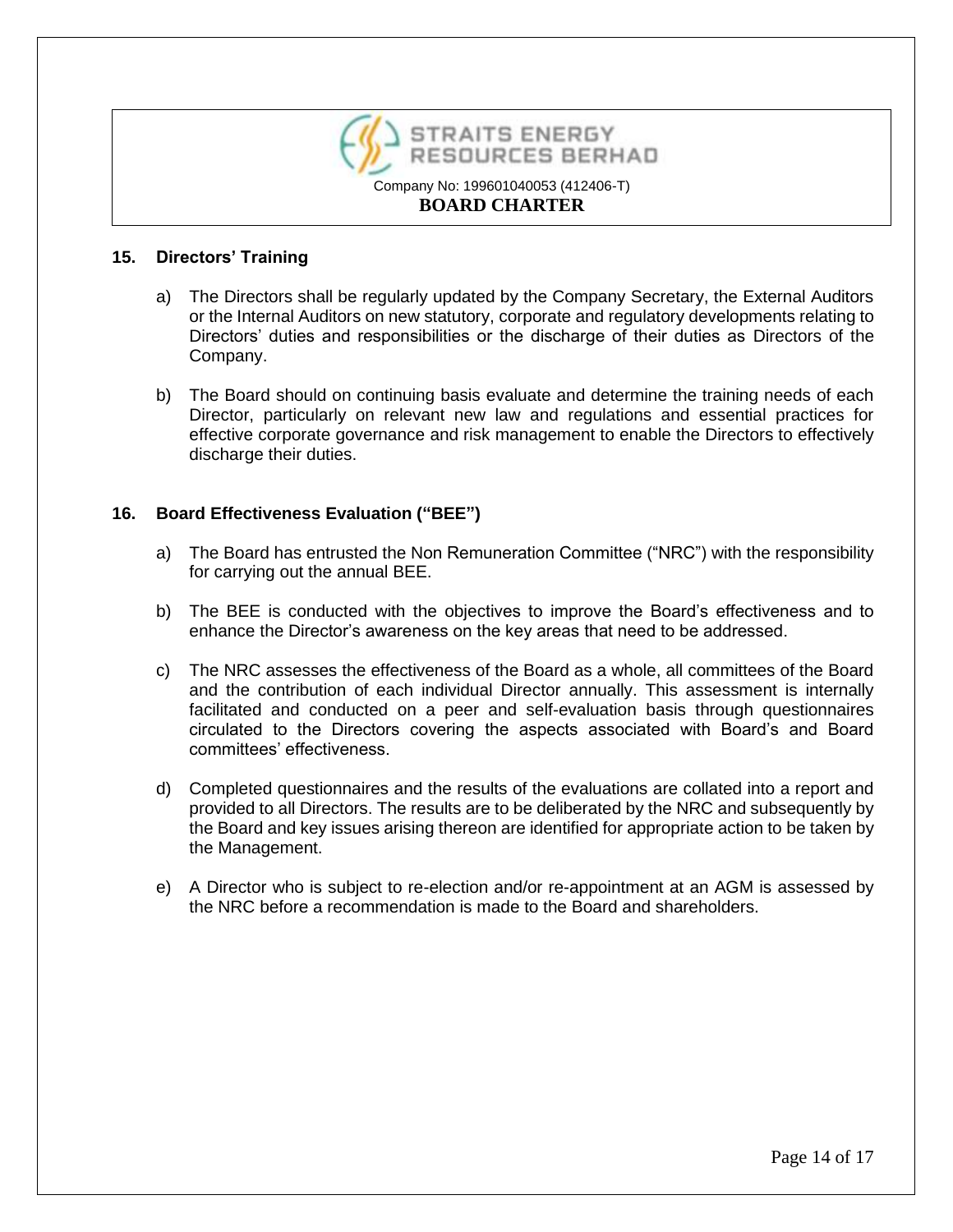

### **17. Remuneration Policy**

- a) The Remuneration packages for the Executive Directors are formulated to be competitive and realistic, emphasis being placed on performance, with aims to attract, motivate and retain executive directors of high caliber to the Group. For Non-Executive Directors, the level of remuneration commensurate with the level of responsibilities undertaken by them for the Company.
- b) The Company aims to set remuneration at levels which are sufficient to attract and retain high calibre Directors and Senior Management needed to run the business successfully, taking into consideration all relevant factors including the function, workload and responsibilities involved.
- c) The NRC is responsible for setting the policy framework and recommending to the Board the remuneration of Directors so as to ensure that the Company is able to attract and retain its Directors needed to run the Group successfully including reviewing and recommending matters relating to the remuneration of Board, Board Committee and Senior Management.
- d) The remuneration of Directors including fee, allowance and other entitlement will be presented at the AGM for shareholders' approval. Individual Directors do not participate in decisions regarding their own remuneration package. The NRC is guided by market norms and industry practices when making recommendations for the compensation and benefits of Directors.

## **18. Dealing in Securities**

Directors and principal officers of Straits Group are prohibited from trading in any affected securities based on price sensitive information and/or knowledge which have not been publicly announced in accordance with ACE LR and the relevant provisions of the Capital Markets & Services Act 2007. However, in the event if any director or principal officer of Straits Group wishes to deal in securities during the closed period, he or she must comply with the procedures in the ACE LR.

## **19. Conflict of Interest and Transaction involving Directors**

a) Conflict arising from the interest (direct or indirect) of a Director, member or major shareholder or person connected with such Director, member or major shareholder in a transaction proposed to be entered into or action/decision to be taken by Straits or its subsidiaries.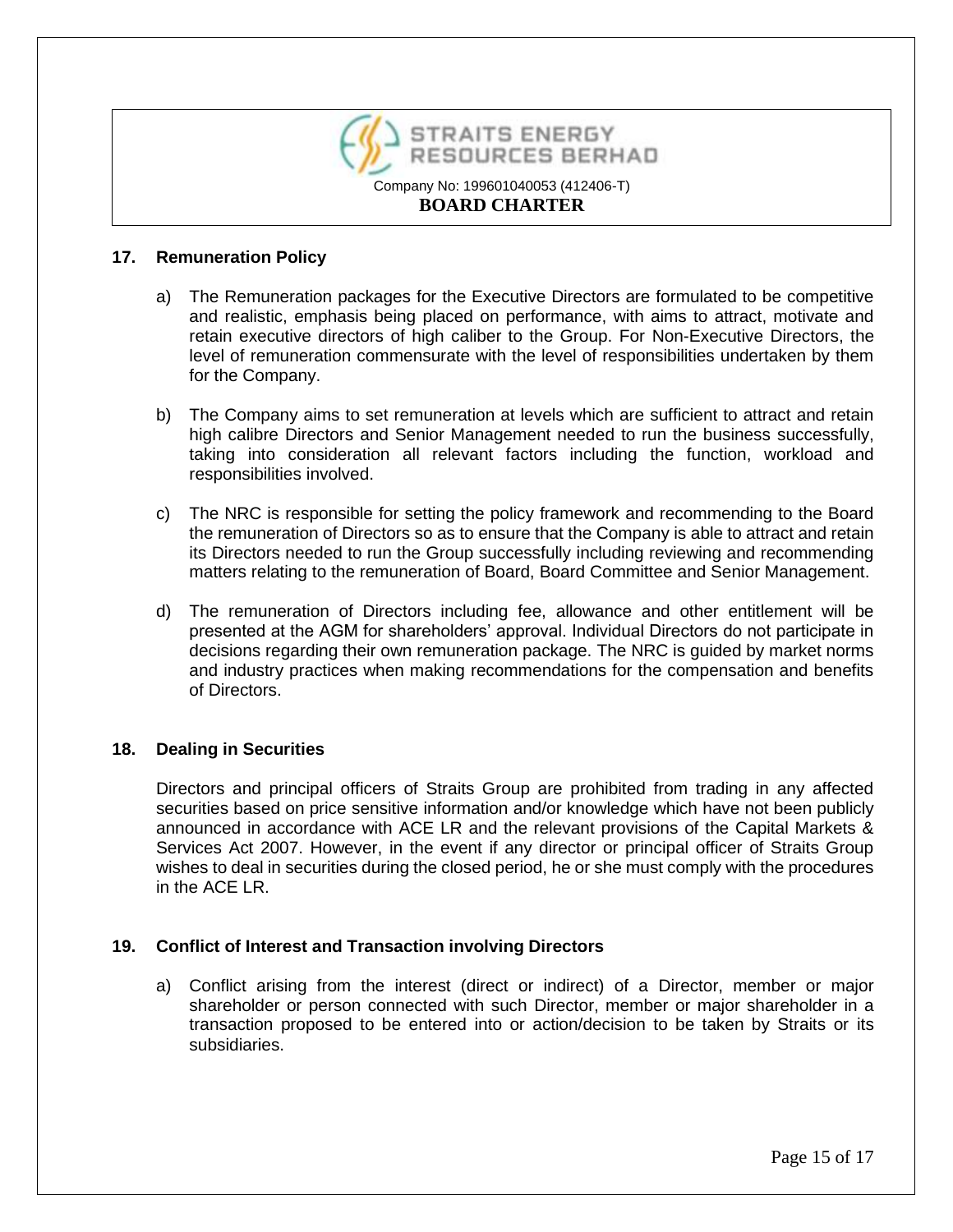

## **19. Conflict of Interest and Transaction involving Directors (Contd.)**

- b) Where a Director has an interest (direct or indirect) in a transaction proposed to be entered into or action/decision to be taken by Straits or its subsidiaries, he/she may be biased in making the commercial or regulatory decision which could be to the detriment of Straits or its subsidiaries.
- c) Directors can be regarded as having a conflict of interest where the company, he or she is associated with derives an advantage from him being a Director. Therefore a Director is required at all times to declare such conflict and if so required by the Board, to withdraw from any voting or deliberation of a matter in which the Director or member may have an interest.
- d) The ACE LR further provides that a Director with any interest, direct or indirect, must abstain from board deliberation and voting on the relevant resolution in respect of the related party transaction.

#### **20. Directors' Code of Ethics**

The Board observes the Code of Ethics for Company Directors established by the Companies Commission of Malaysia in discharging its role effectively. The Code of Ethics requires all Directors to observe high ethical business standards and to apply these values to all aspects of the Group's business and professional practices and to act in good faith in the best interest of the Group and its shareholders.

The Code of Ethics is published on the Company's website.

### **21. Investor Relations and Shareholder Communication**

The Board is committed to ensure that communications to shareholders and the investing public in general, regarding the businesses, operations and financial performance of the Group are timely.

The Board will maintain an effective communications policy that enables both the Board and Management to communicate effectively with shareholders and the general public.

The Board will ensure that the General Meetings of the Company are conducted in an efficient manner and serve as a mode in shareholders communications. These include the supply of comprehensive and timely information to shareholders and the encouragement of active participation at the General Meetings. The Board will respond to any question raised during the meeting.